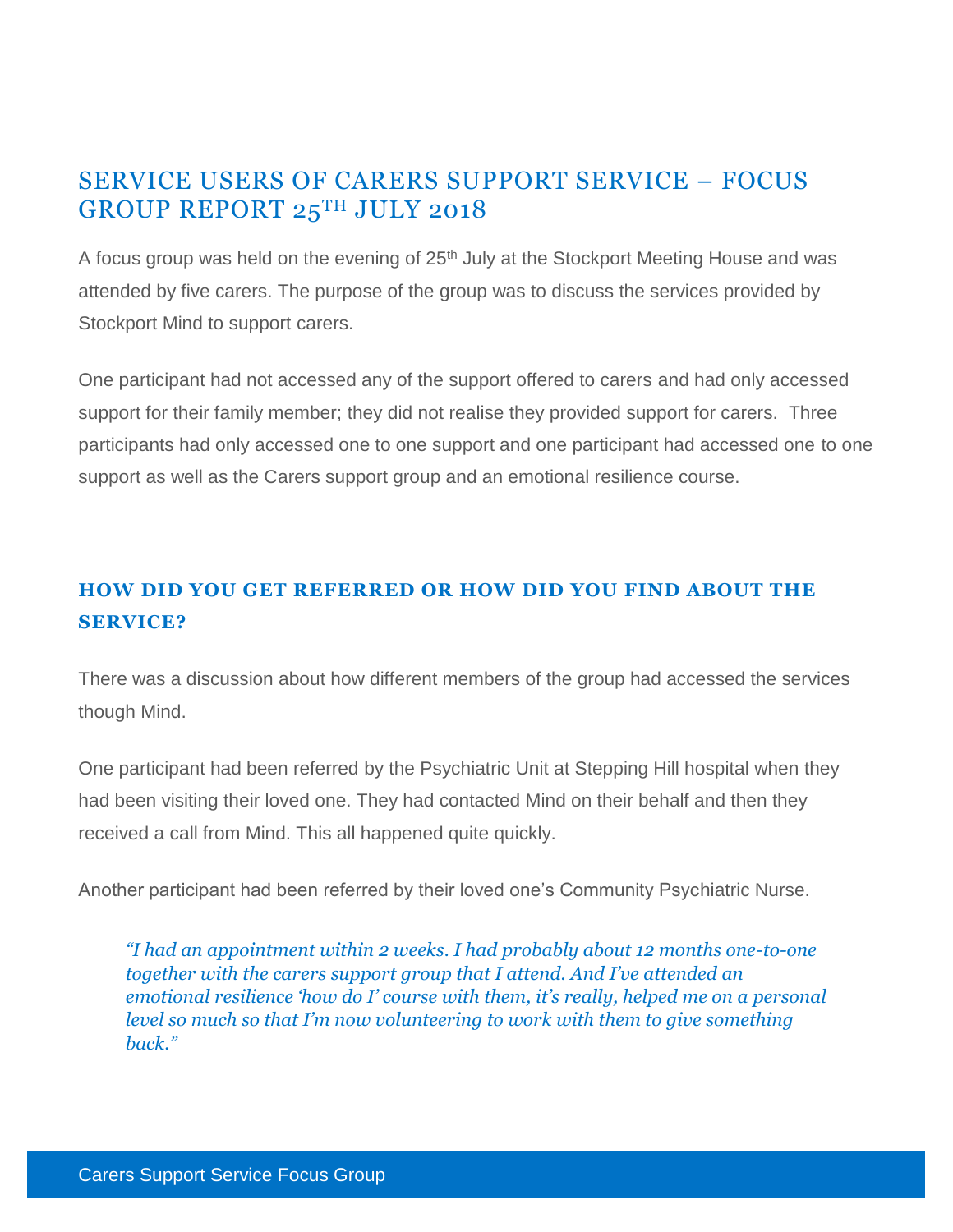Following on from this, another participant described how they had been made aware of Mind by their GP. Their daughter had then gone on to contact them and make an appointment on behalf of the carer.

## **CAN I ASK YOU ALL TO DESCRIBE ANY DIFFICULTIES YOU HAD IN ACCESSING THE SERVICE?**

In terms of satisfaction with the availability of the services, one participant raised the issue of times available for support to be inconvenient. Some carers have other family commitments, work commitments and their own health issues to fit around attending support sessions. This respondent was accessing evening appointments but would have preferred if these were in the afternoon.

The other participants said that they had been satisfied with the waiting time for an initial appointment. One respondent said that although they had accessed appointments for one to one support, the level of service has been inconsistent. Their previous support worker had been proactive in making appointments and offering support with things, however their new support worker does not do this and the carer does not feel confident enough to ask for the help with making appointments.

Other members of the group stated that they did not have any issues with accessing the service and could do so easily when they needed to. They also felt that the waiting times for support after they had an initial appointment were reasonable.

The group discussed the importance of consistency in the support they received. One participant had described how they had built a relationship and a level of trust with a staff member from Mind but they had now gone on maternity leave. They then felt they did not have the confidence to start all over again to build a relationship with someone new. Other participants agreed that it can be difficult having to explain your story repeatedly to different professionals. Those that had always had the same person said they felt very lucky.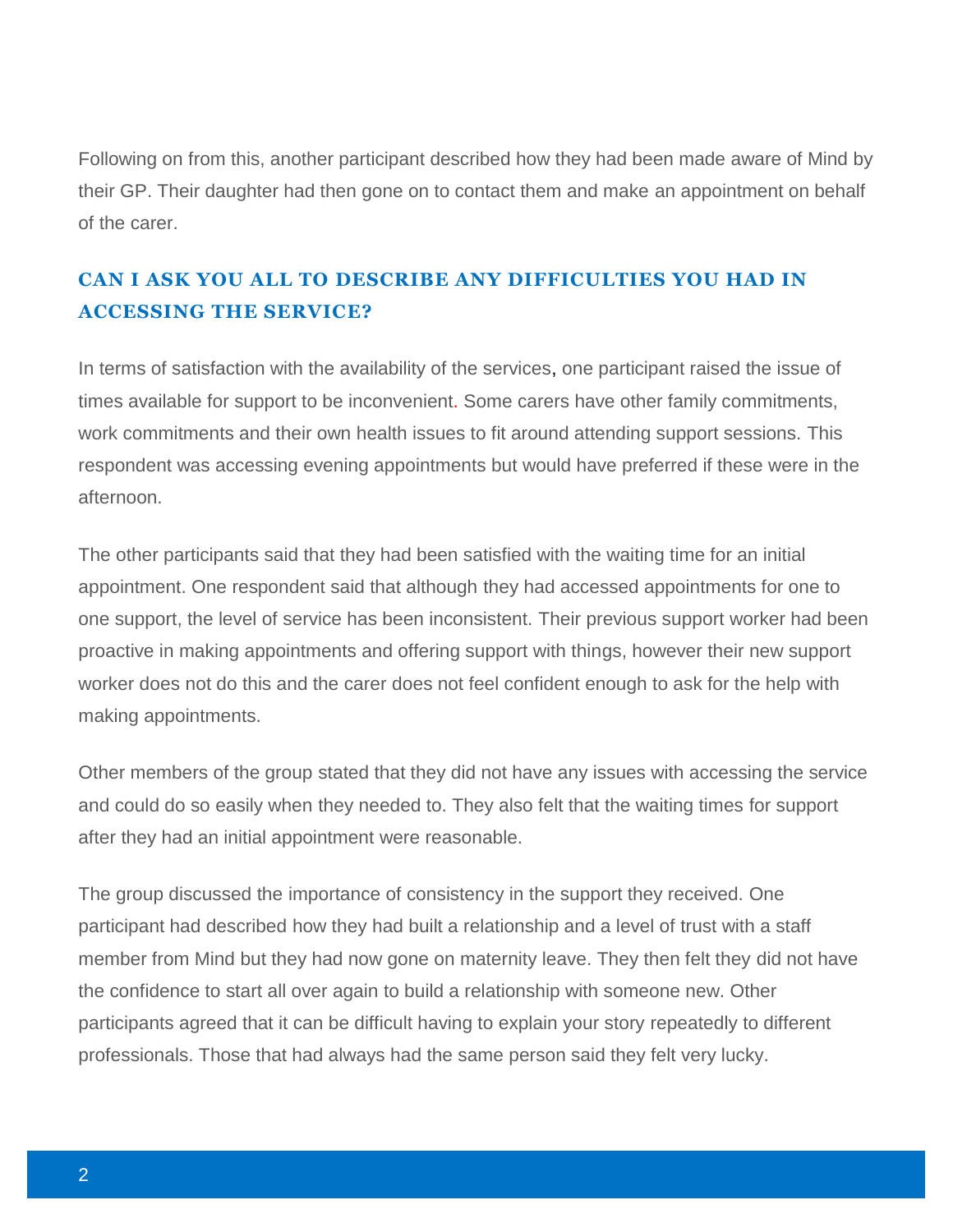The group did not describe any other difficulties in accessing the services despite prompting around physical accessibility, language barriers or anything else.

There was some discussion about the timeliness of when people are accessing the carers support through Mind. Some members of the group felt that this should be as soon as you are at crisis point.

*"I think it needs to start right at the Stepping Hill hospital doors, in the A&E department or with the GPs. It may be an idea to have a pack with the services for your person that's suffering and a pack for the carers combined……something that says 'you're now in a scary position, here's your help"*

The rest of the group agreed that this would be a good idea.

The group discussed the fact that it is difficult to ask for help as pride can get in the way of this and the fact that there are still stigmas around mental health which make it difficult to approach the subject of asking for help. It was felt that a more proactive approach would be appreciated by healthcare professionals and Mind in raising awareness of the service. Some of the ideas the group suggested were a mailshot asking if carers need support and signposting them to it, an email or even a text.

One member of the group described their troubles with getting help for both themselves and their loved one. As they had experienced difficulties in accessing services in the past they have thought 'what is the point in trying'.

#### **WHAT IS YOUR AWARENESS OF THE SERVICES AVAILABLE?**

A sheet was handed around the group with a full list of all services offered. A discussion then followed around awareness of these services.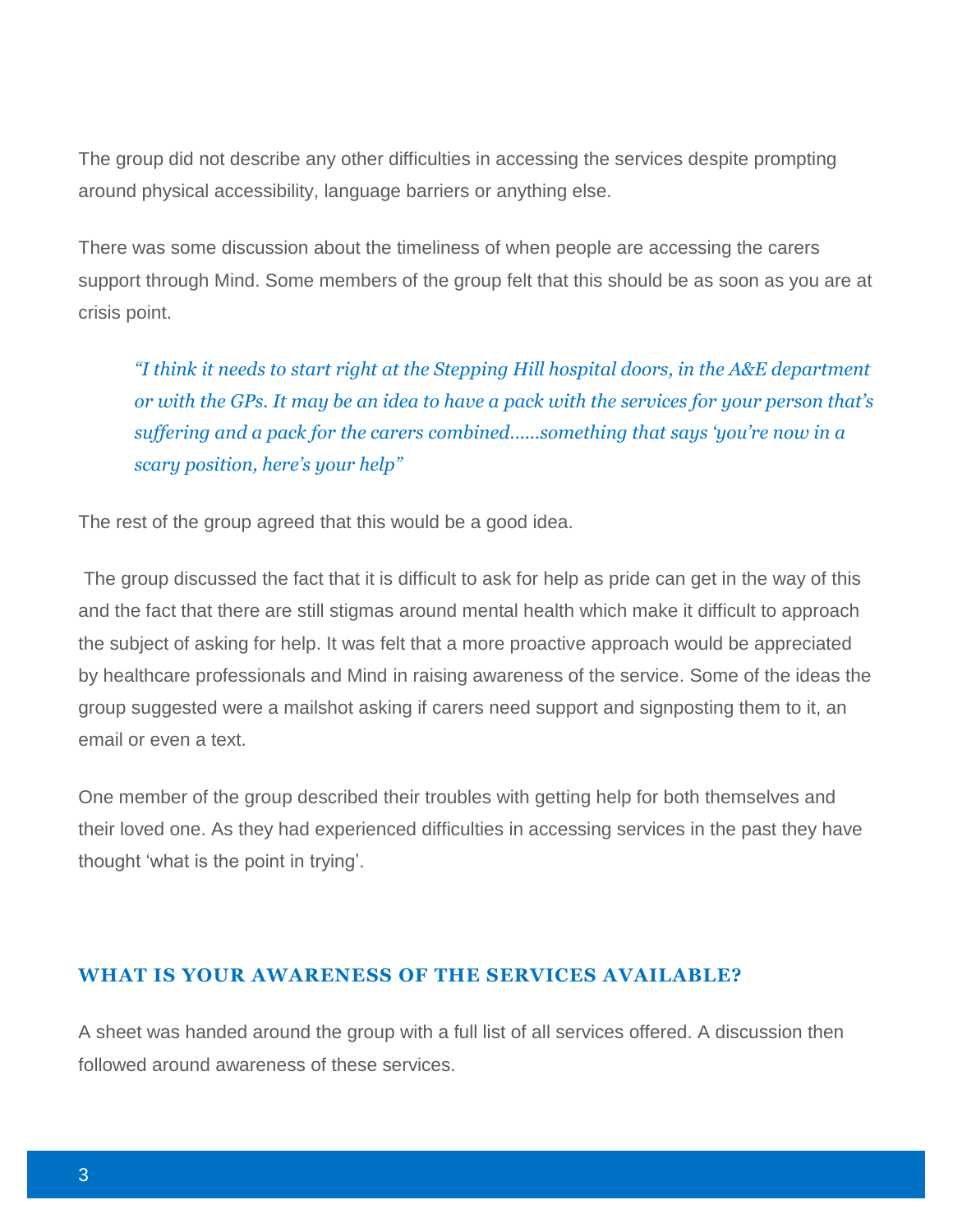There was little awareness of the services on the list, outside of what they were already accessing. There was a comment that once you were accessing one service from Stockport Mind the 'doors open up to you' for accessing other services.

Some members of the group said that they had seen these things being advertised but had assumed that they were for their loved ones and were not services that were available to carers.

*"You know for counselling and CBT, unless it says for carers, I would presume that is for the person that is accessing the services, you know, that we're caring for."*

#### **HAVE YOU BENEFITED FROM THE SERVICES YOU HAVE RECEIVED?**

Some members of the group described how the support they have received has enabled them to cope with day-to-day life. There was agreement around the group that it is important to look after yourself as a carer. If you are not coping then you are not going to be able to offer the support that is needed for your loved one. The support received through Mind had given some members of the group the strength and emotional resilience to know that they needed to take time out for themselves and they have been encouraged and empowered to do so. There had also been practical support received in terms of helping a member of the group to attend English classes.

The peer support was also valued amongst the group participants. They were supported by attending Carers meetings as everyone there is supporting someone with a mental health condition and they know what each other are going through. The carers felt it was important that you feel you are not alone as they can feel very isolated as carers. The service they received helped them to feel supported in this way and have gained the strength to cope when they go back home.

*"You know, nobody would laugh, nobody would not believe you because everyone was having issues. We all supported each other through that."*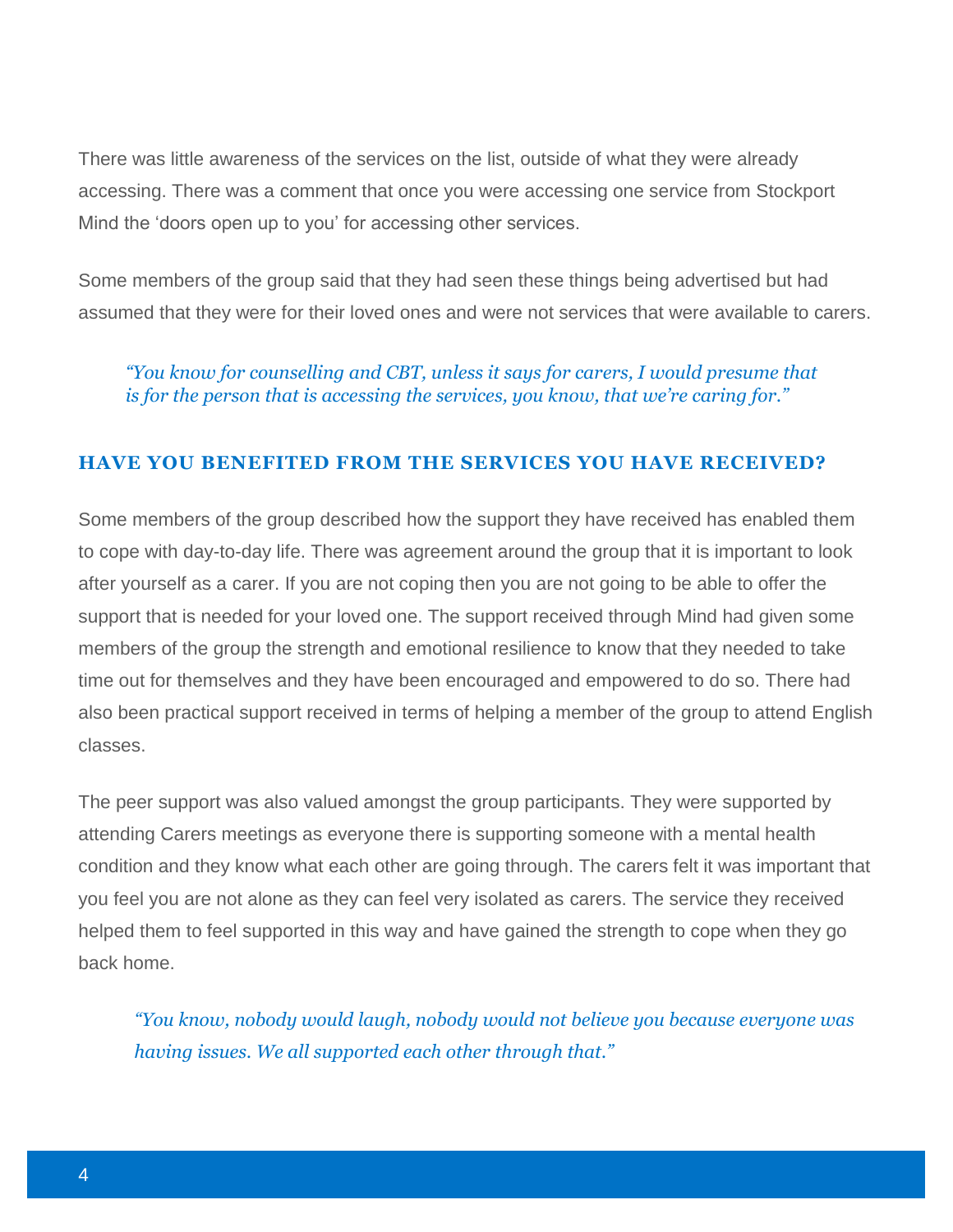One member of the group had been given some coping strategies at a one-to-one session at Mind to help them through difficult times. They have continued to use these strategies and have not felt they have needed to go back to Mind to access further help. The group acknowledged that Mind may not have a solution to their problems but that it is helpful to know there is someone to discuss your problems with.

### **ARE ANY PARTS OF THE SERVICE NOT BENEFICIAL?**

As the group were speaking of their own personal experience there were no parts of the service that had not been beneficial to them.

### **WHAT ARE THE BARRIERS AND ARE THERE ANY IMPROVEMENTS THAT COULD BE MADE?**

There was a lengthy discussion about the fact that the help for carers needs to come earlier than when they are receiving it. The group felt that the support was only being accessed further down the line but that it was needed right at the beginning when their loved ones were first visiting A&E.

It was suggested that there should be a pack available for carers which includes all the support that is available for them along with a phone number. The pack should include a simple explanation of what each of the services are, as some people would not know what 'Advocacy' is for instance.

*"When they are admitted to a ward we have no idea what is going to happen, where our support network is, who do we turn to? It's down the line that we get it."*